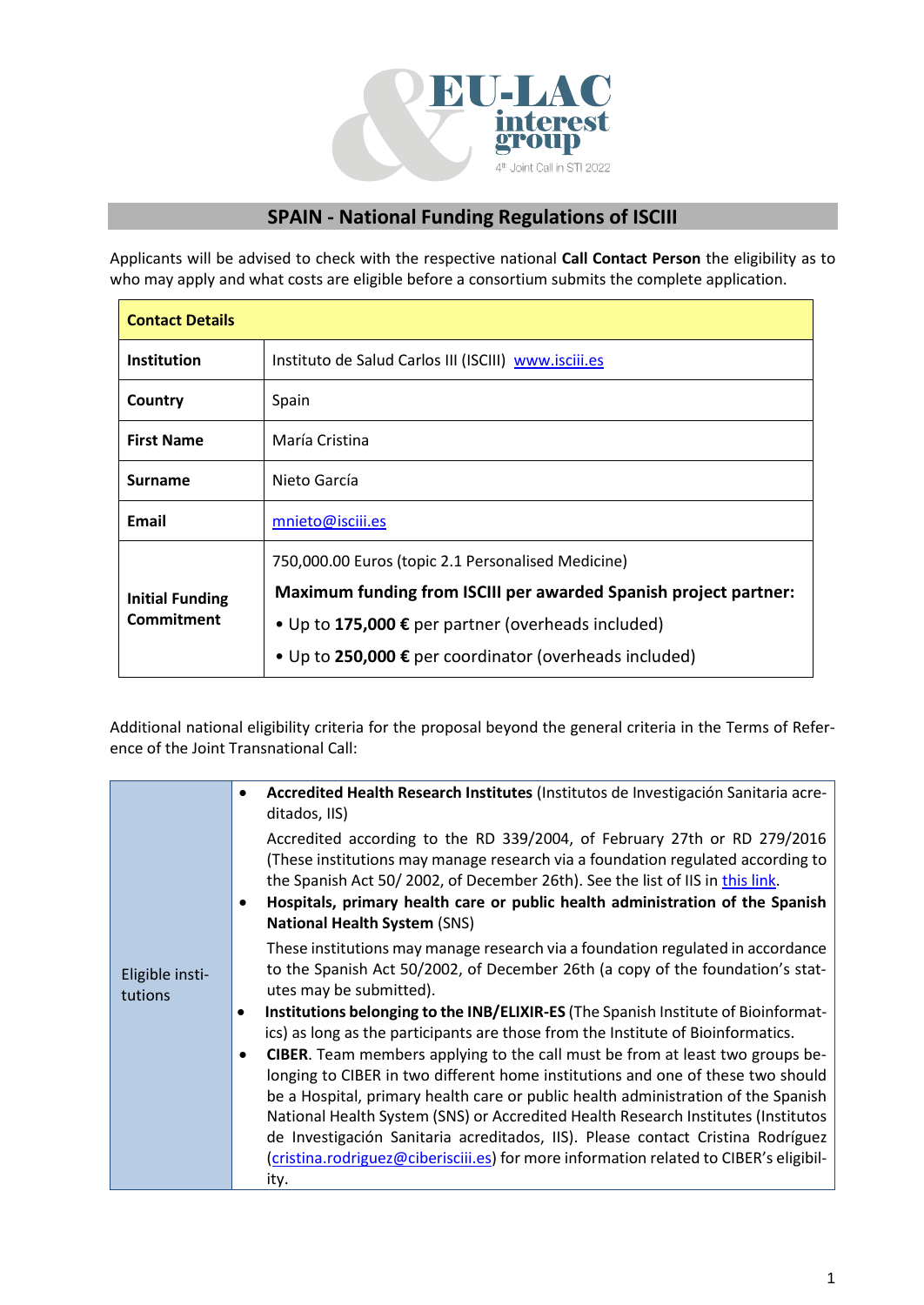

|                                      | Academia and Other Research Centers (public or private non-for profit). These<br>$\bullet$                                                                               |
|--------------------------------------|--------------------------------------------------------------------------------------------------------------------------------------------------------------------------|
|                                      | entities can only participate if they apply together with Hospitals, primary health                                                                                      |
|                                      | care or public health settings of the Spanish National Health System (SNS), or Ac-                                                                                       |
|                                      | credited Health Research Institutes (Institutos de Investigación Sanitaria acredita-                                                                                     |
|                                      | dos, IIS) in the same proposal. It is not allowed to apply independently, thus there<br>must be two beneficiary Spanish institutions requesting funding to ISCIII in the |
|                                      | same proposal.                                                                                                                                                           |
|                                      | <b>PLEASE NOTE:</b>                                                                                                                                                      |
|                                      | Applicants from ISCIII are eligible. Eligibility criteria from AESI 2022 apply.<br>I.                                                                                    |
|                                      | Durations of national grants are up to 3 years.<br>Ш.                                                                                                                    |
|                                      | III.<br>Same institution cannot participate with more than one partner in the same                                                                                       |
|                                      | project proposal.                                                                                                                                                        |
|                                      | IV.<br>Only one PI per beneficiary institution may be funded within the same pro-                                                                                        |
|                                      | posal.                                                                                                                                                                   |
|                                      | V.<br>A given PI can apply only once to this call.                                                                                                                       |
|                                      | VII.<br>There is no other incompatibility with AES 2022.                                                                                                                 |
|                                      | VIII.<br>Incompatibility for application to any other call are subject to the provisions<br>in the relevant call.                                                        |
|                                      | IX.<br>SMEs and other private companies are encouraged to participate at their own                                                                                       |
|                                      | cost, as subcontractors                                                                                                                                                  |
|                                      | Due to administrative and legal regulations, the Institute of Health Carlos III estab-                                                                                   |
|                                      | lishes the national deadline for the decision on fundable project consortia which in-                                                                                    |
| Additional eli-<br>gibility criteria | cludes Spanish partners to be funded by ISCIII according to the National application                                                                                     |
|                                      | period stated in AES 2022. Any concerned applicant in a proposal for which no final                                                                                      |
|                                      | decision has been made by the deadline, could be declared not fundable by ISCIII.                                                                                        |
|                                      | • Principal Investigators (PI) can only participate in one project proposal per call.                                                                                    |
|                                      | • Principal Investigators (PIs) belonging to any IIS could apply from the IIS or from any<br>of the institutions belonging to the IIS                                    |
|                                      | • The Principal Investigator (PI) and all members of the research group must belong                                                                                      |
|                                      | to the eligible institution or be affiliated to CIBER, CIBERNED or an IIS.                                                                                               |
| Eligibility of PI                    |                                                                                                                                                                          |
| and team                             | <b>Excluded</b> personnel as Principal Investigator (PI):                                                                                                                |
| members                              | . Those undergoing a postgraduate training in Health Specialization (MIR, EIR, FIR,<br>QIR, BIR, PIR, RFIR).                                                             |
|                                      | • Those undergoing research training (e.g. PhD students, or "Río Hortega" contracts).                                                                                    |
|                                      | • Researchers contracted by a RETIC/RICOR.                                                                                                                               |
|                                      | • Those undergoing postdoctoral training (e.g. "Sara Borrell" or "Juan de la Cierva"<br>contracts).                                                                      |
| Eligible costs                       | • Personnel costs for temporary employment contracts (scholarships are not eligible),<br>with a maximum of 36 PM in total for the personnel contracts altogether.        |
|                                      | • Current costs, small scientific equipment, disposable materials, travelling expenses                                                                                   |
|                                      | and other costs as included in AES 2022 that can be justified as necessary to carry out                                                                                  |
|                                      | the proposed activities.                                                                                                                                                 |
|                                      | · Overheads, according to AES 2022.                                                                                                                                      |